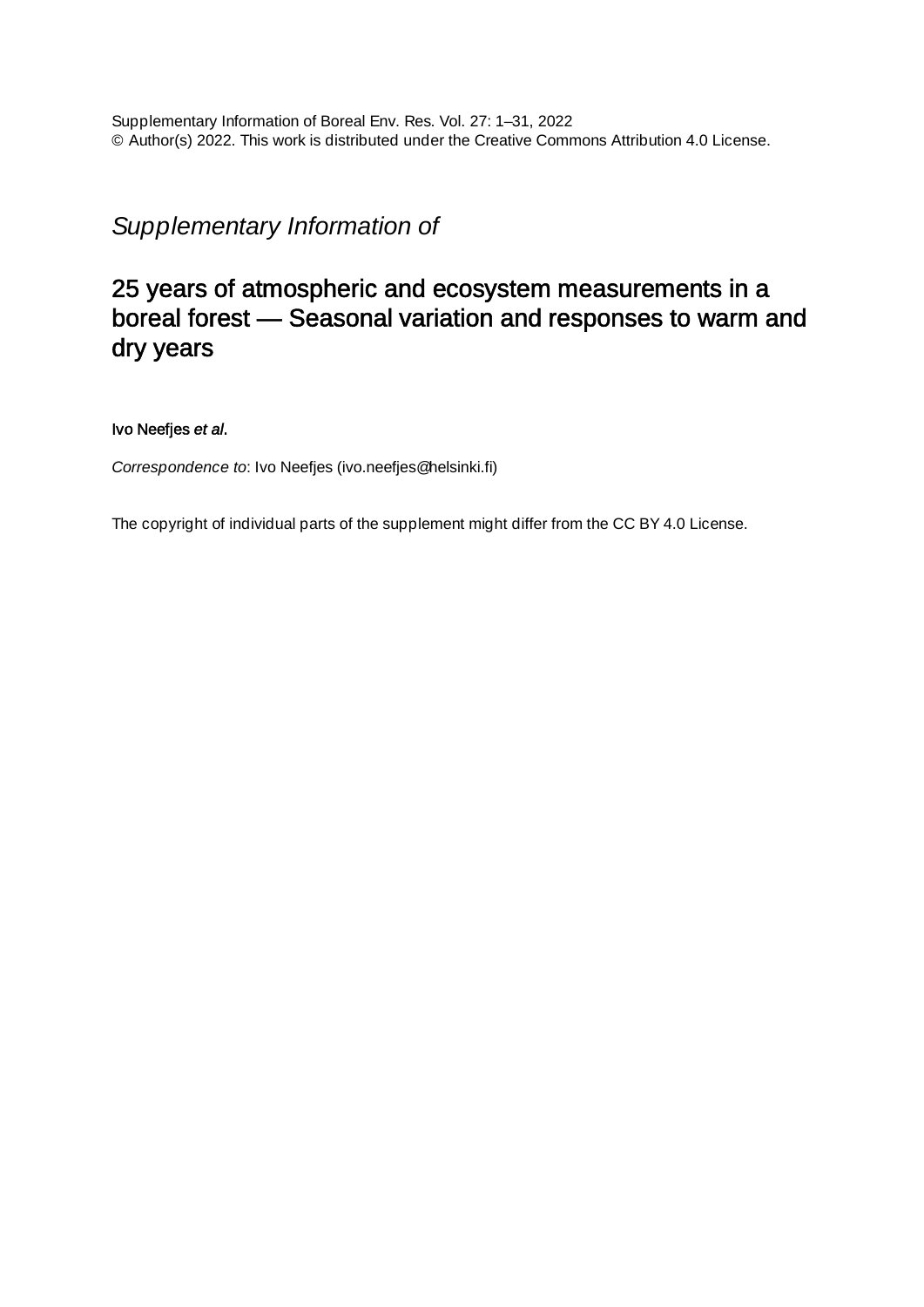

Fig. S1. Sectors used in air mass classification, (previously also used by Heikkinen et al., 2020). The star symbol shows the location of Hyytiälä. The darker yellow shading indicates the "Europe" sector and the darker red shading the "Russia" sector, while the remainder is considered the "clean" sector. Lightly shaded areas with dashed-line edges show where the sectors overlap.



**Fig. S2.** Diurnal cycles of boundary layer height. Seasons are denoted with colors; winter: light blue, spring: green, summer: purple, autumn: orange. The time zone is UTC+2. Data from years 1996–2019 is included.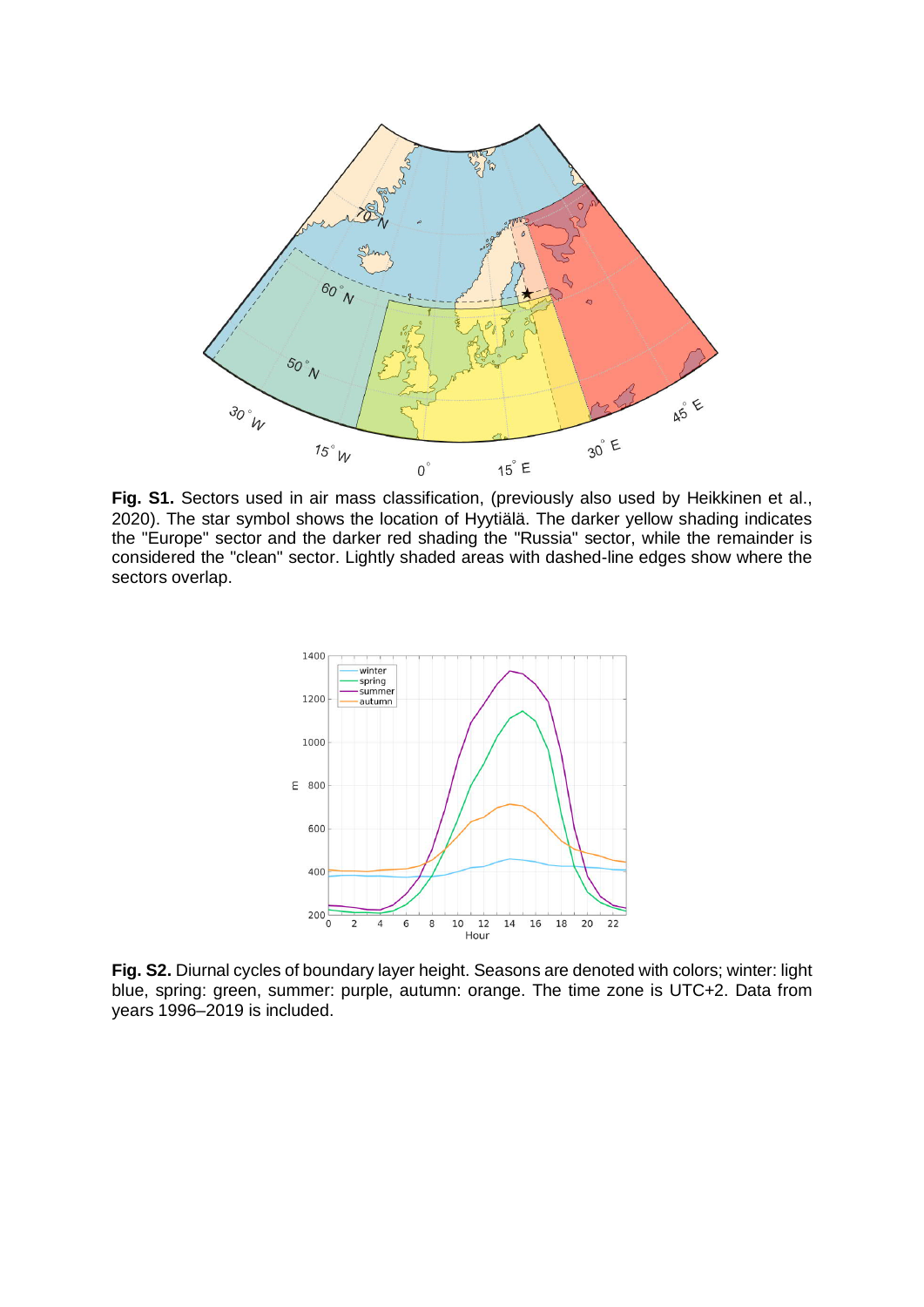

**Fig. S3.** over 1996–2020 is shown in black and interquartile range (IQR) in grey shading. Monthly medians of the years 2010 and 2018 are shown in blue and red, respectively. In subplot b), seasons are denoted with colours; winter: light blue, spring: green, summer: purple, autumn: orange. The time zone in the diurnal plot is UTC+2.



**Fig. S4.** Monthly means of NEE (a), GPP (b),  $R_E$  (c), and ET (d). The mean over all years is shown in black and mean  $\pm$  standard deviation in grey shading. Monthly means of years 2010 and 2018 are shown in blue and red, respectively. Data coverage of all four variables is 2001– 2020.



**Fig. S5.** (a) Net ecosystem exchange (NEE), (b) gross primary production (GPP), (c) total ecosystem respiration  $(R<sub>E</sub>)$ , and (d) evapotranspiration (ET) vs. air temperature at 16.8-m height. Monthly medians of single years are indicated with different colours and the medians of monthly medians over all years are indicated with black outline. Data from years 2001–2019 is included.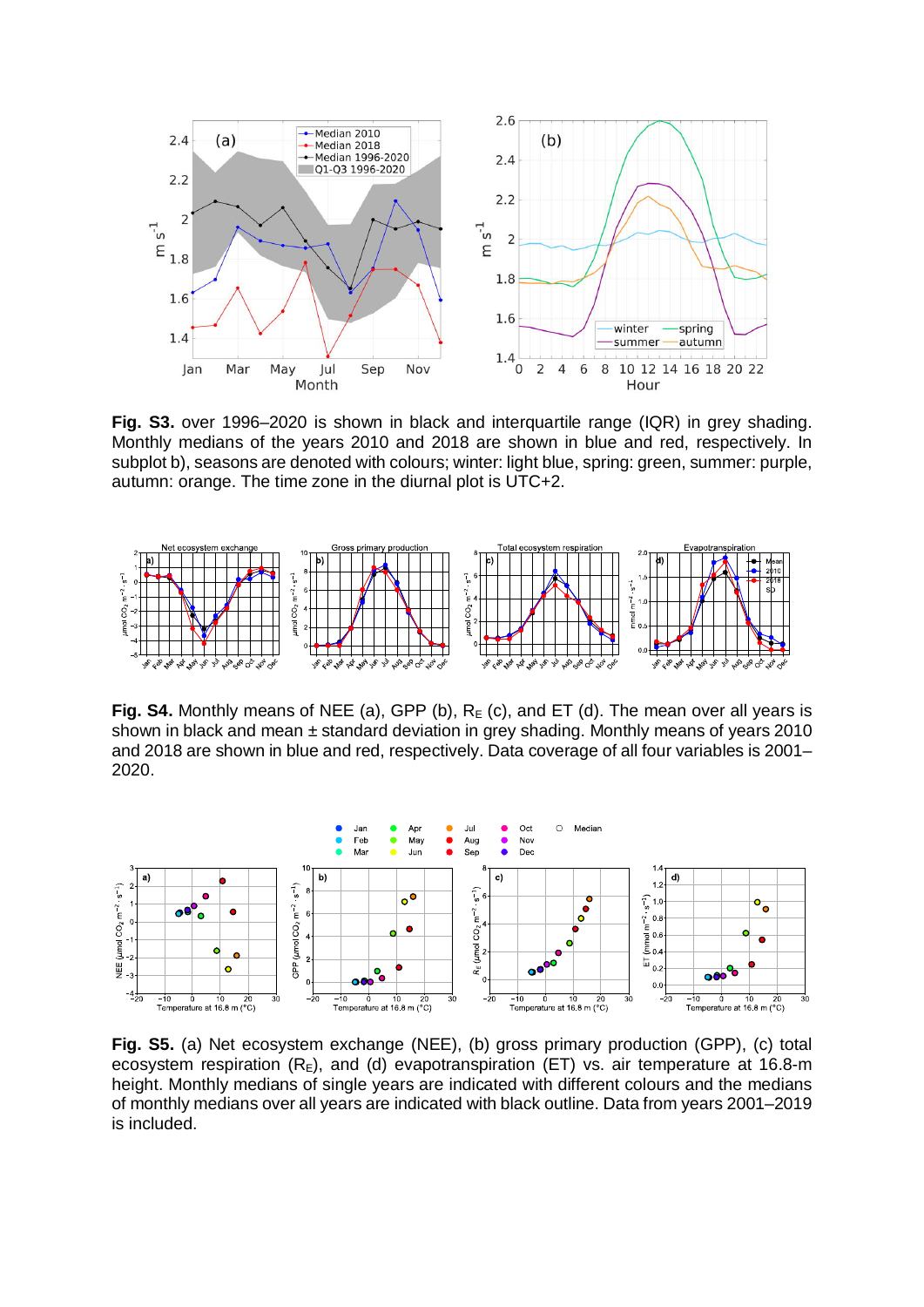

**Fig. S6.** (a) Net ecosystem exchange (NEE), (b) gross primary production (GPP), (c) total ecosystem respiration  $(R<sub>E</sub>)$ , and (d) evapotranspiration (ET) vs. vapour pressure deficit (VPD). Monthly medians of single years are indicated with different colours and the medians of monthly medians over all years are indicated with black outline. Data from years 2001–2019 is included.



**Fig. S7.** Diurnal cycles of (a) photosynthetically active radiation (PAR), (b) air temperature at 16.8 m height, (c) soil temperature, (d) soil moisture, and (e) vapour pressure deficit (VPD) during different seasons. Seasons are denoted with colours; winter: light blue, spring: green, summer: purple, autumn: orange. Medians over the whole period are denoted with solid lines and medians for 2010 and 2018 with dotted and dashed lines, respectively. Data from years 2001–2019 is included.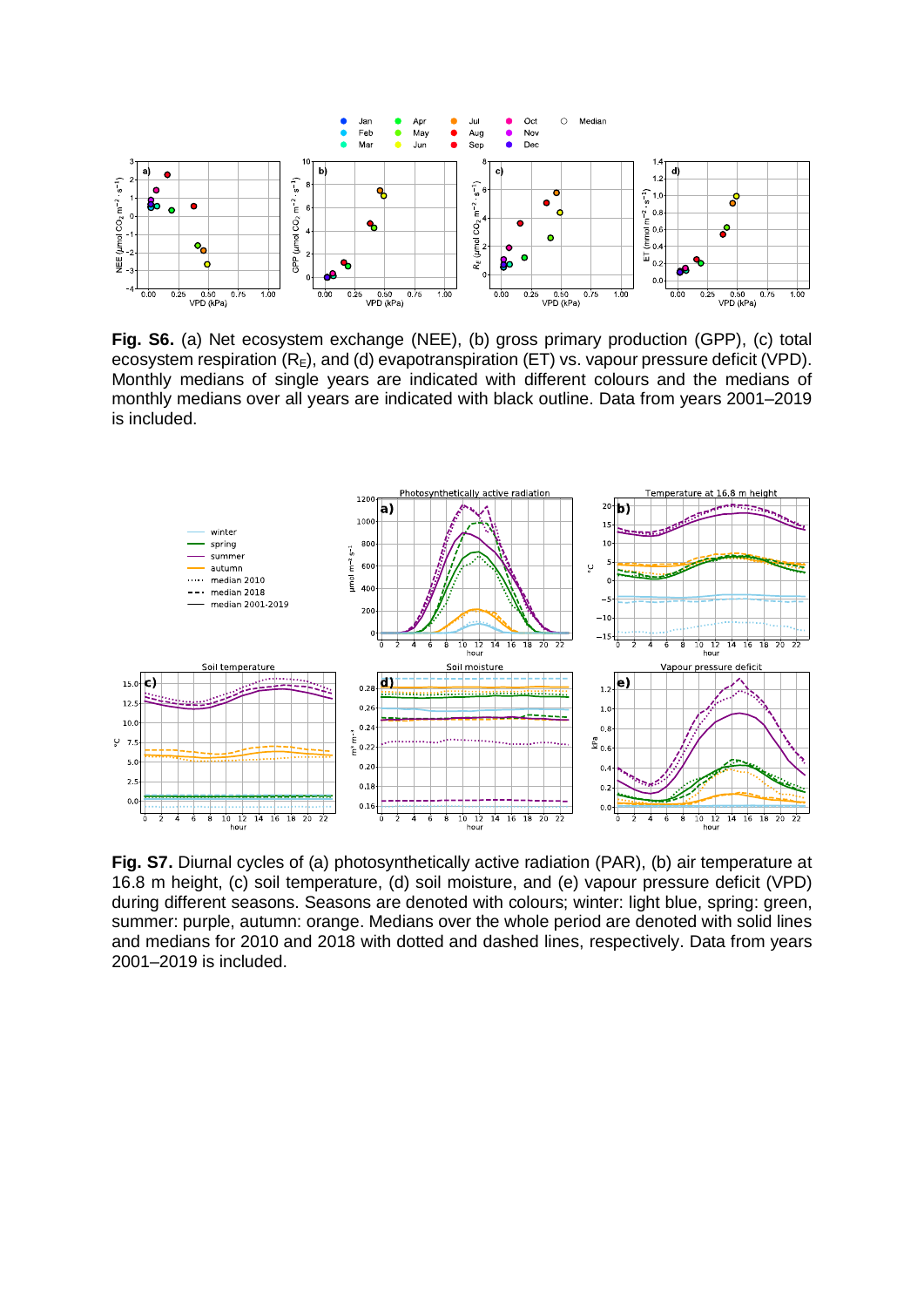

**Fig. S8.** Diurnal cycles of (a) net ecosystem exchange, (NEE) (b) gross primary production (GPP), (c) total ecosystem respiration  $(R<sub>E</sub>)$ , and (d) evapotranspiration (ET). Seasons are denoted with colours; winter: light blue, spring: green, summer: purple, autumn: orange. Medians over the whole period are denoted with solid lines and medians for 2010 and 2018 with dotted and dashed lines, respectively. Data from years 2001–2019 is included.



**Fig. S9.** (a) Net ecosystem exchange (NEE), (b) gross primary production (GPP), (c) total ecosystem respiration  $(R_E)$ , and  $(d)$  evapotranspiration (ET) vs. soil moisture. Monthly medians of single years are indicated with different colours and the medians of monthly medians over all years are indicated with black outline. Data from years 2009–2019 is included.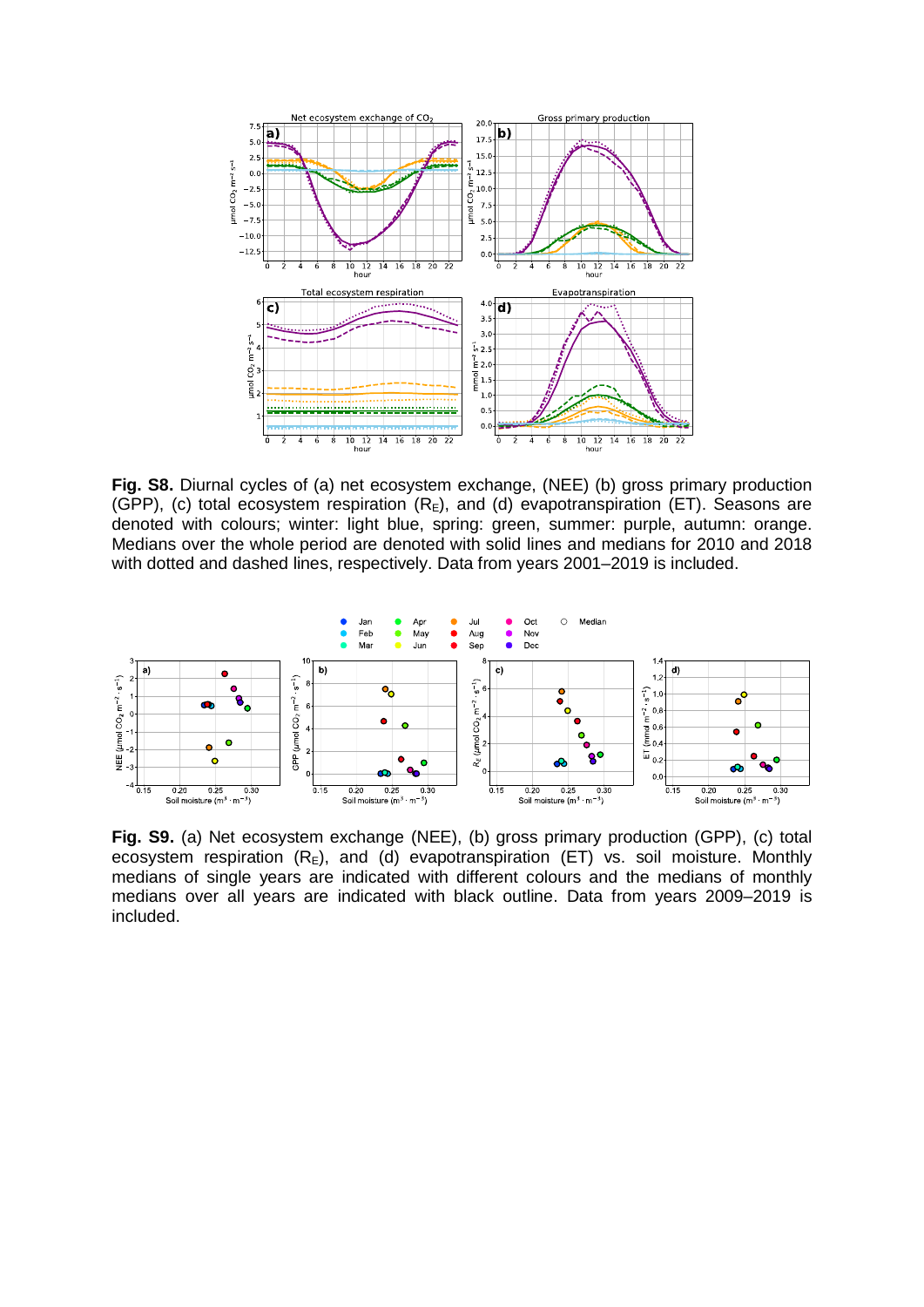

**Fig. S10.** Diurnal variation of monthly median (a, b, c) meteorology data, (d, e, f) isoprene and (g, h, i) monoterpene emissions from ecosystem, Scots pine branches and forest floor in spring (left), summer (middle), and autumn (right).



**Fig. S11.** Monthly medians of aerosol composition (2012–2019) given in fractions.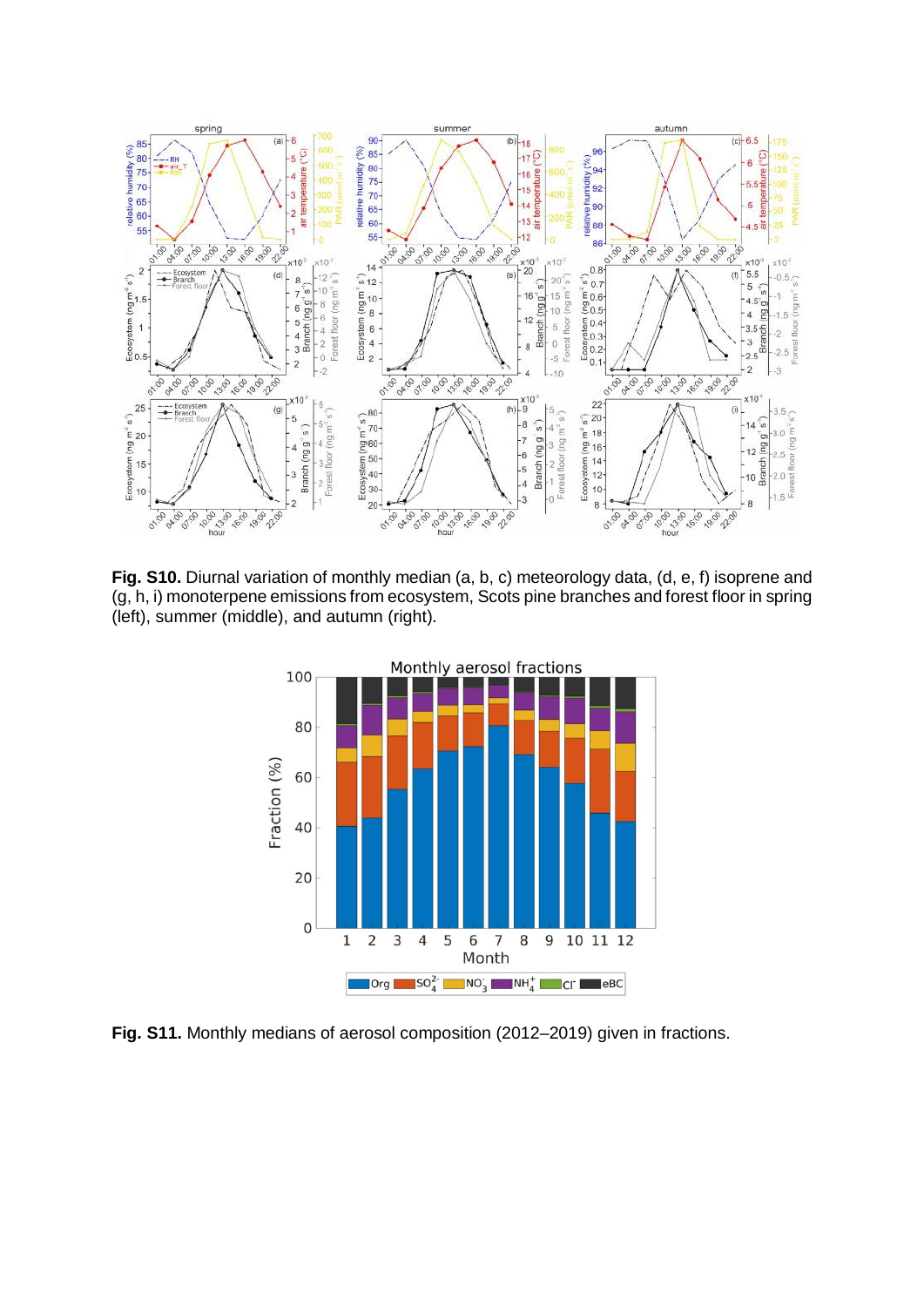

**Fig. S12.** Boxplots of hourly a) organic (Org), b) sulphate  $(SO<sub>4</sub><sup>2</sup>)$ , c) nitrate  $(NO<sub>3</sub><sup>=</sup>)$ , d) ammonium (NH<sub>4</sub><sup>+</sup>), and e) chloride (Cl<sup>-</sup>) aerosol concentrations and air mass source areas: clean, Europe, Russia, and mixed during different seasons. Here, 1 represents the winter season, 2 spring season, 3 summer season, and 4 autumn season. Seasons are denoted with colours; winter: light blue, spring: green, summer: purple, autumn: orange. The central mark represents the median while the bottom and top edges represent the 25th and 75th percentiles. The whiskers indicate the most extreme data points that are not considered outliers.



**Fig. S13.** Scattering coefficient at 550 nm, Backscattering coefficient at 550 nm, and absorption coefficient at 520 nm vs. (a,b,c) air temperature at 16.8 m and (d,e,f) boundary layer height (BLH) at noon. Monthly medians of single years are indicated with different colours and the medians of monthly medians over all years are indicated with black outline. Data from years 2006–2019 is included.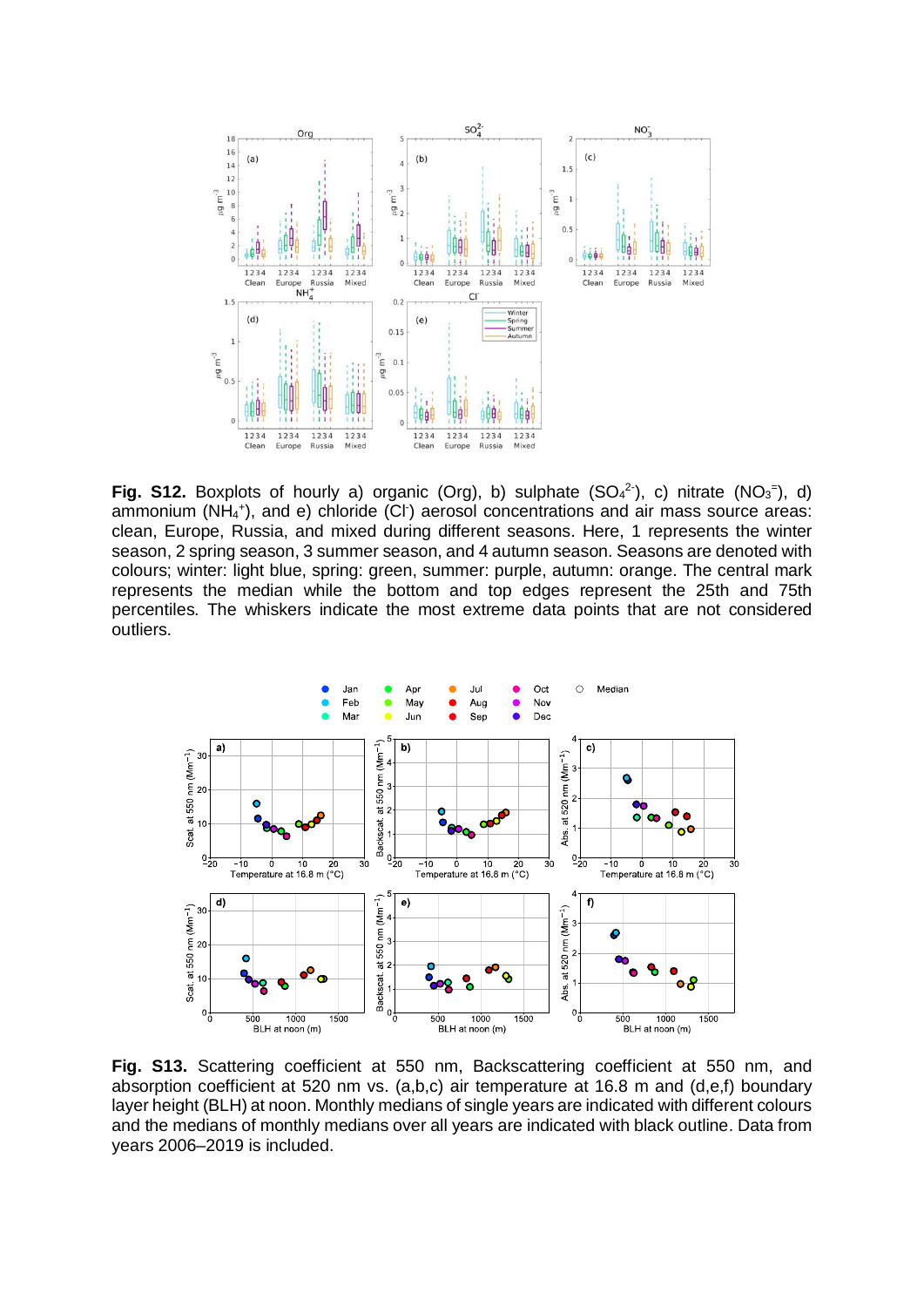

**Fig. S14.** Boxplots of hourly a) scattering coefficients at 550 nm, b) backscattering coefficients at 550 nm, c) absorption coefficients at 520 nm, and d) equivalent black carbon (eBC) concentrations and air mass source areas: clean, Europe, Russia, and mixed during different seasons. Here, 1 represents the winter season, 2 spring season, 3 summer season, and 4 autumn season. Seasons are denoted with colours; winter: light blue, spring: green, summer: purple, autumn: orange. The central mark represents the median while the bottom and top edges represent the 25th and 75th percentiles. The whiskers indicate the most extreme data points that are not considered outliers.